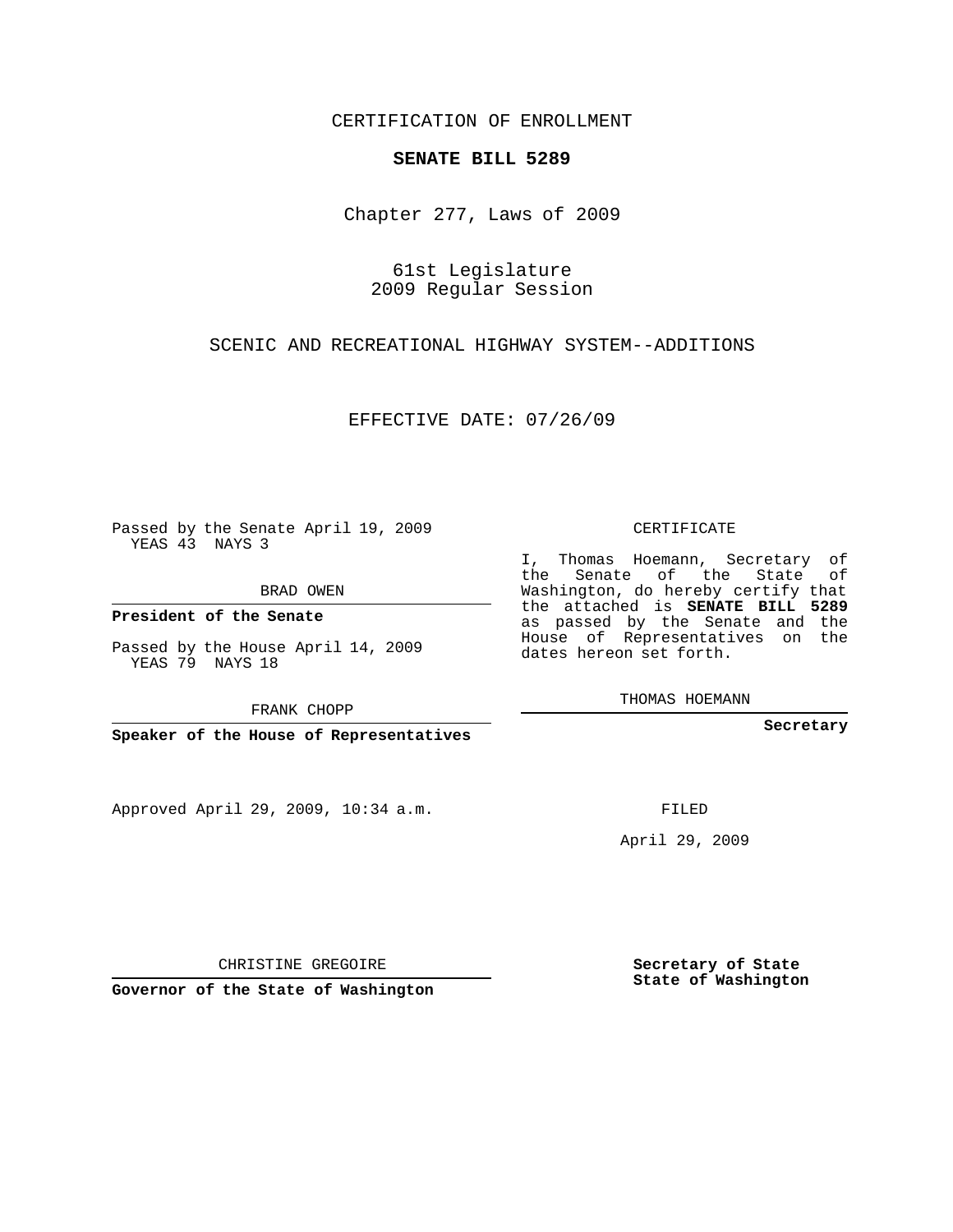## **SENATE BILL 5289** \_\_\_\_\_\_\_\_\_\_\_\_\_\_\_\_\_\_\_\_\_\_\_\_\_\_\_\_\_\_\_\_\_\_\_\_\_\_\_\_\_\_\_\_\_

\_\_\_\_\_\_\_\_\_\_\_\_\_\_\_\_\_\_\_\_\_\_\_\_\_\_\_\_\_\_\_\_\_\_\_\_\_\_\_\_\_\_\_\_\_

## AS AMENDED BY THE HOUSE

Passed Legislature - 2009 Regular Session

**State of Washington 61st Legislature 2009 Regular Session By** Senators Ranker, Haugen, Swecker, King, Marr, Jarrett, Hargrove, and Shin

Read first time 01/19/09. Referred to Committee on Transportation.

 AN ACT Relating to an addition to the scenic and recreational highway system; and amending RCW 47.39.020.

BE IT ENACTED BY THE LEGISLATURE OF THE STATE OF WASHINGTON:

 **Sec. 1.** RCW 47.39.020 and 2003 c 55 s 1 are each amended to read as follows:

 The following portions of highways are designated as part of the scenic and recreational highway system:

 (1) State route number 2, beginning at the crossing of Woods creek at the east city limits of Monroe, thence in an easterly direction by way of Stevens pass to a junction with state route number 97 in the vicinity of Peshastin; also

 Beginning at the junction with state route number 17, in the vicinity of Coulee City, thence easterly to the junction with state route number 155;

 (2) State route number 3, beginning at a junction with state route number 101 in the vicinity of Shelton, thence northeasterly and northerly to a junction with state route number 104 in the vicinity of Port Gamble;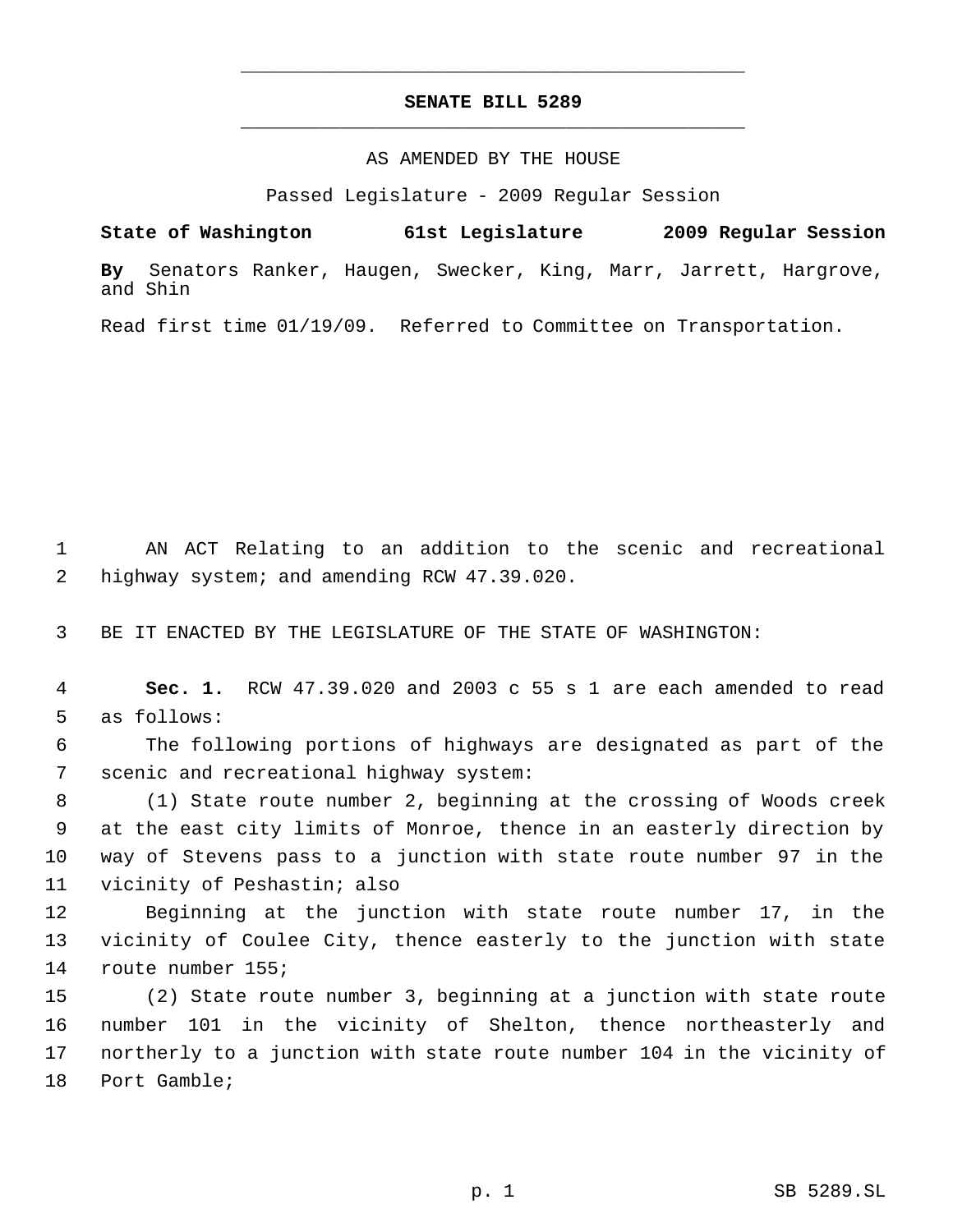(3) State route number 4, beginning at the junction with state route number 101, thence easterly through Cathlamet to Coal Creek road, approximately .5 miles west of the Longview city limits;

 (4) State route number 6, beginning at the junction with state route number 101 in Raymond, thence easterly to the junction with state route number 5, in the vicinity of Chehalis;

 (5) State route number 7, beginning at the junction with state route number 12 in Morton, thence northerly to the junction with state route number 507;

 (6) State route number 8, beginning at a junction with state route number 12 in the vicinity of Elma, thence easterly to a junction with state route number 101 near Tumwater;

 (7) State route number 9, beginning at the junction with state route number 530 in Arlington, thence northerly to the end of the route at the Canadian border;

 (8) State route number 10, beginning at Teanaway junction, thence 17 easterly to a junction with state route number 97 west of Ellensburg;

 (9) State route number 11, beginning at the junction with state route number 5 in the vicinity of Burlington, thence in a northerly direction to the junction with state route number 5;

 (10) State route number 12, beginning at a junction with a county road approximately 2.8 miles west of the crossing of the Wynoochee river which is approximately 1.2 miles west of Montesano, thence in an easterly direction to a junction with state route number 8 in the vicinity of Elma; also

 Beginning at a junction with state route number 5, thence easterly by way of Morton, Randle, and Packwood to the junction with state route number 410, approximately 3.5 miles west of Naches; also

 Beginning at the junction with state route number 124 in the vicinity of the Tri-Cities, thence easterly through Wallula and Touchet to a junction with a county road approximately 2.4 miles west of a junction with state route number 129 at Clarkston;

 (11) State route number 14, beginning at the crossing of Gibbons creek approximately 0.9 miles east of Washougal, thence easterly along the north bank of the Columbia river to a point in the vicinity of Plymouth;

(12) State route number 17, beginning at a junction with state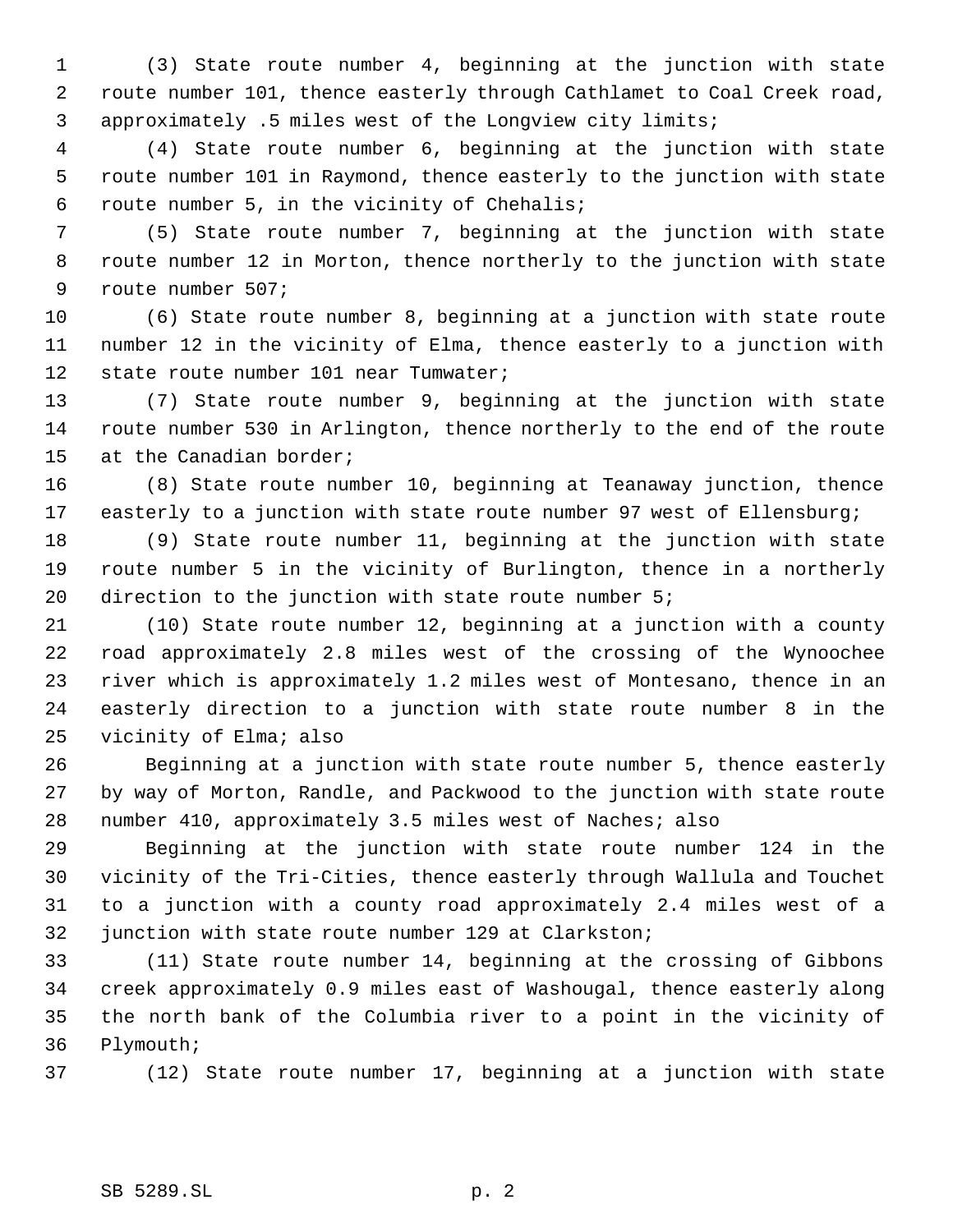route number 395 in the vicinity of Mesa, thence northerly to the 2 junction with state route number 97 in the vicinity of Brewster;

 (13) State route number 19, the Chimacum-Beaver Valley road, beginning at the junction with state route number 104, thence northerly to the junction with state route number 20;

 (14) State route number 20, beginning at the junction with state route number 101 to the ferry zone in Port Townsend; also

 Beginning at the Keystone ferry slip on Whidbey Island, thence northerly and easterly to a junction with state route number 153 southeast of Twisp; also

 Beginning at the junction of state route number 97 in the vicinity of Okanogan, thence westerly across the Okanogan river to the junction with state route number 215; also

 Beginning at a junction with state route number 97 near Tonasket, thence easterly and southerly to a junction with state route number 2 at Newport;

 (15) State route number 25, beginning at the Spokane river bridge, thence northerly through Cedonia, Gifford, Kettle Falls, and Northport, 19 to the Canadian border;

 (16) State route number 26, beginning at the Whitman county boundary line, thence easterly by way of the vicinities of La Crosse and Dusty to a junction with state route number 195 in the vicinity of Colfax;

 (17) State route number 27, beginning at a junction with state route number 195 in the vicinity of Pullman, thence northerly by way of the vicinities of Palouse and Garfield to a junction with state route number 271 in the vicinity of Oakesdale; also

 From a junction with state route number 271 at Oakesdale, thence northerly to the vicinity of Tekoa;

 (18) State route number 31, beginning at the junction with state route number 20 in Tiger, thence northerly to the Canadian border;

 (19) State route number 82, beginning at the junction with state route number 395 south of the Tri-Cities area, thence southerly to the end of the route at the Oregon border;

 (20) State route number 90, beginning at the junction with East Sunset Way in the vicinity east of Issaquah, thence easterly to Thorp road 9.0 miles west of Ellensburg;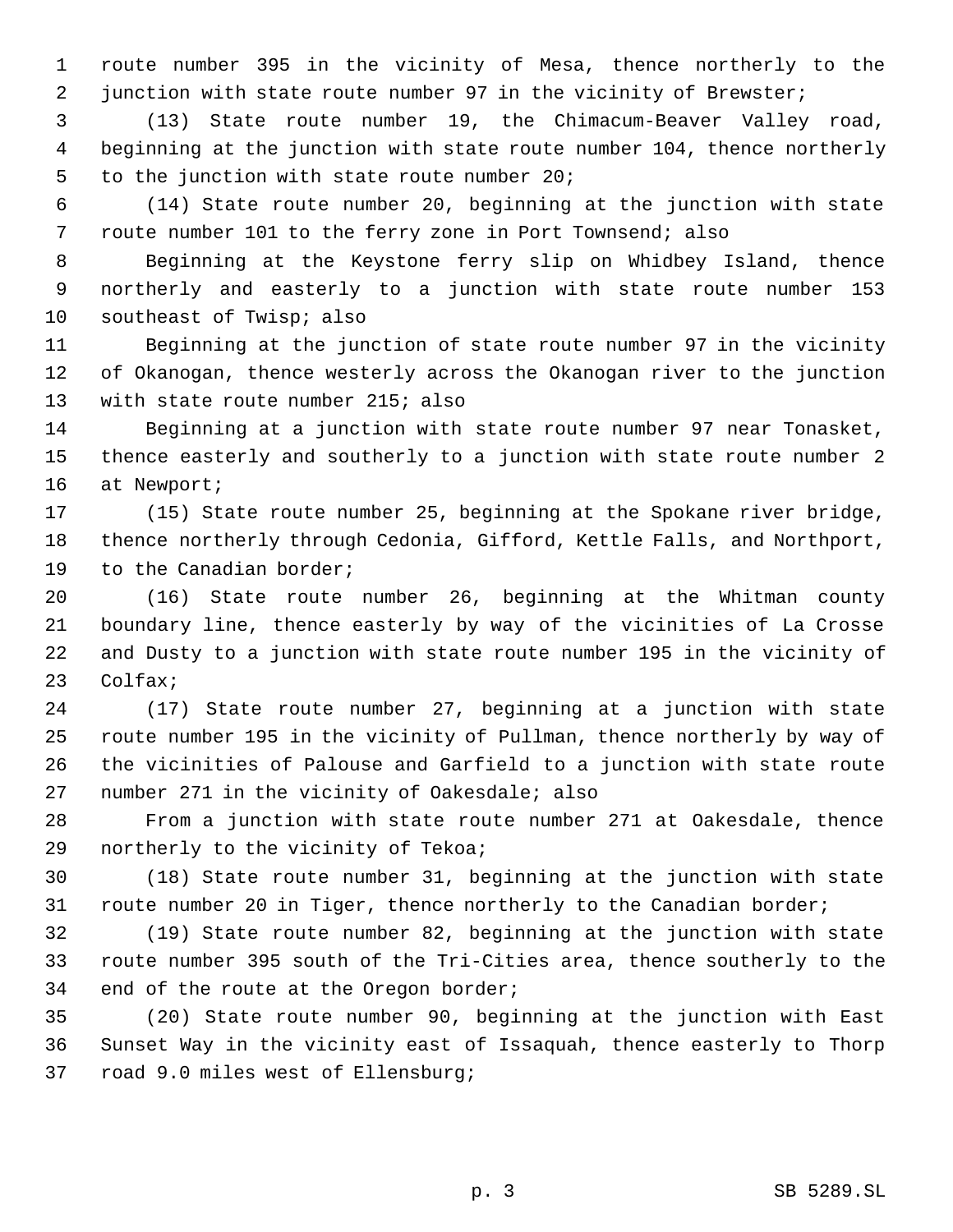(21) State route number 97, beginning at the Oregon border, in a northerly direction through Toppenish and Wapato to the junction with state route number 82 at Union Gap; also

 Beginning at the junction with state route number 10, 2.5 miles north of Ellensburg, in a northerly direction to the junction with state route number 2, 4.0 miles east of Leavenworth; also

 Beginning at the junction of state route number 153 in the vicinity south of Pateros, thence northerly by way of the vicinities of Brewster, Okanogan, Omak, Riverside, Tonasket, and Oroville to the international boundary line;

 (22) State route number 97 alternate, beginning at the junction with state route number 2 in the vicinity of Monitor, thence northerly to the junction with state route number 97, approximately 5.0 miles north of Chelan;

 (23) State route number 101, beginning at the Astoria-Megler bridge, thence north to Fowler street in Raymond; also

 Beginning at a junction with state route number 109 in the vicinity of Queets, thence in a northerly, northeasterly, and easterly direction by way of Forks to the junction with state route number 5 in the vicinity of Olympia;

 (24) State route number 104, beginning at a junction with state route number 101 in the vicinity south of Discovery bay, thence in a southeasterly direction to the Kingston ferry crossing;

 (25) State route number 105, beginning at a junction with state route number 101 at Raymond, thence westerly and northerly by way of Tokeland and North Cove to the shore of Grays Harbor north of Westport; also

 Beginning at a junction with state route number 105 in the vicinity south of Westport, thence northeasterly to a junction with state route number 101 at Aberdeen;

 (26) State route number 109, beginning at a junction with state route number 101 in Hoquiam to a junction with state route number 101 in the vicinity of Queets;

 (27) State route number 112, beginning at the easterly boundary of the Makah Indian reservation, thence in an easterly direction to the vicinity of Laird's corner on state route number 101;

(28) State route number 116, beginning at the junction with the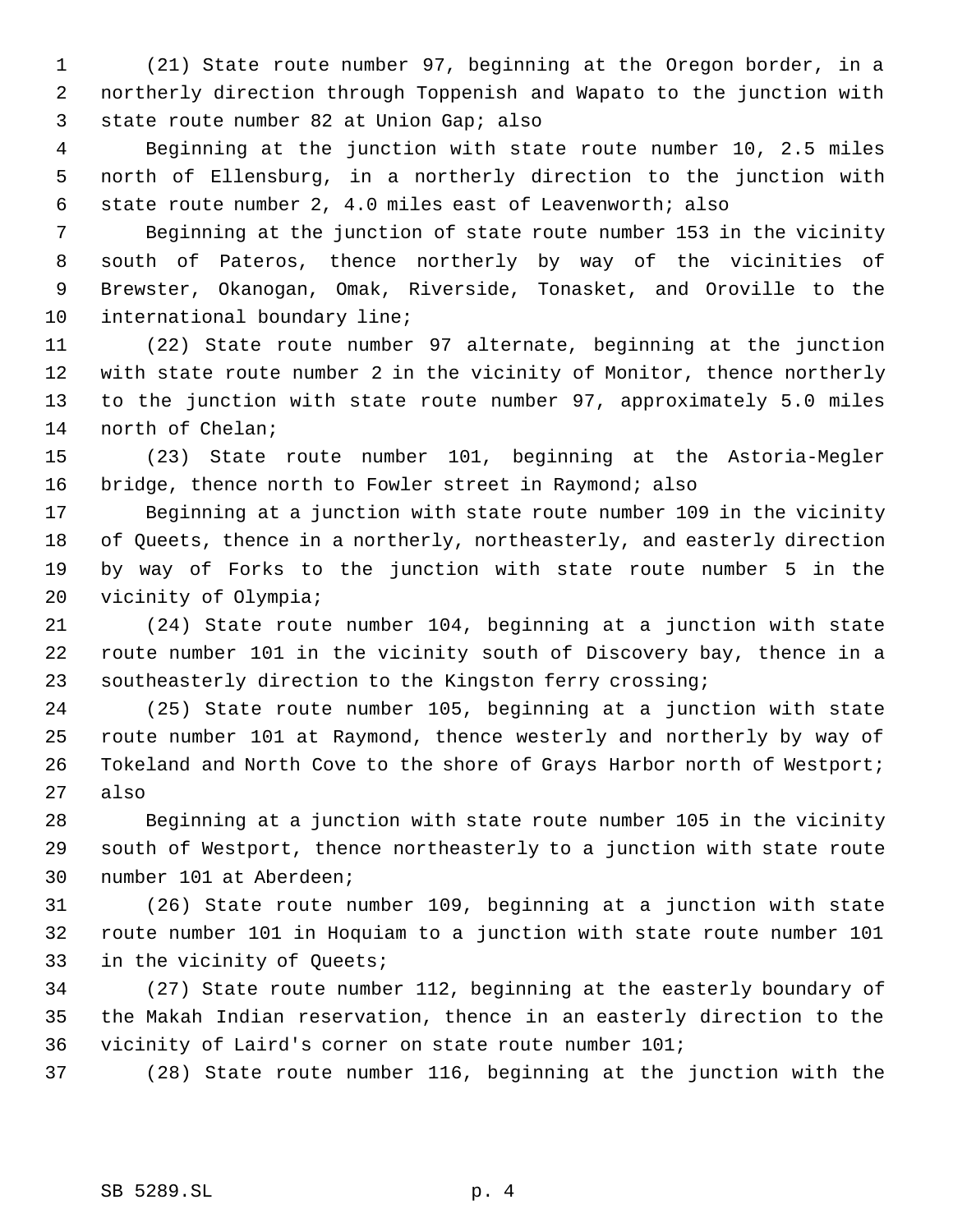Chimacum-Beaver Valley road, thence in an easterly direction to Fort

Flagler State Park;

 (29) State route number 119, beginning at the junction with state route number 101 at Hoodsport, thence northwesterly to the Mount Rose development intersection;

 (30) State route number 122, Harmony road, between the junction with state route number 12 near Mayfield dam and the junction with 8 state route number 12 in Mossyrock;

 (31) State route number 123, beginning at the junction with state route number 12 in the vicinity of Morton, thence northerly to the 11 junction with state route number 410;

 (32) State route number 129, beginning at the Oregon border, thence 13 northerly to the junction with state route number 12 in Clarkston;

 (33) State route number 141, beginning at the junction with state route number 14 in Bingen, thence northerly to the end of the route at 16 the Skamania county line;

 (34) State route number 142, beginning at the junction with state route number 14 in Lyle, thence northeasterly to the junction with state route number 97, .5 miles from Goldendale;

 (35) State route number 153, beginning at a junction with state route number 97 in the vicinity of Pateros, thence in a northerly direction to a junction with state route number 20 in the vicinity south of Twisp;

 (36) State route number 155, beginning at a junction with state route number 2 in the vicinity north of Coulee City, thence northerly 26 and westerly to the junction with state route number 215;

 (37) State route number 194, beginning at the Port of Almota to the junction with state route number 195 in the vicinity of Pullman;

 (38) State route number 195, beginning at the Washington-Idaho boundary line southeast of Uniontown, thence northwesterly and northerly by way of the vicinity of Colton, Pullman, Colfax, Steptoe, and Rosalia to the Whitman county boundary line;

 (39) State route number 202, beginning at the junction with state route number 522, thence in an easterly direction to the junction with state route number 90 in the vicinity of North Bend;

 (40) State route number 211, beginning at the junction with state route number 2, thence northerly to the junction with state route number 20 in the vicinity of Usk;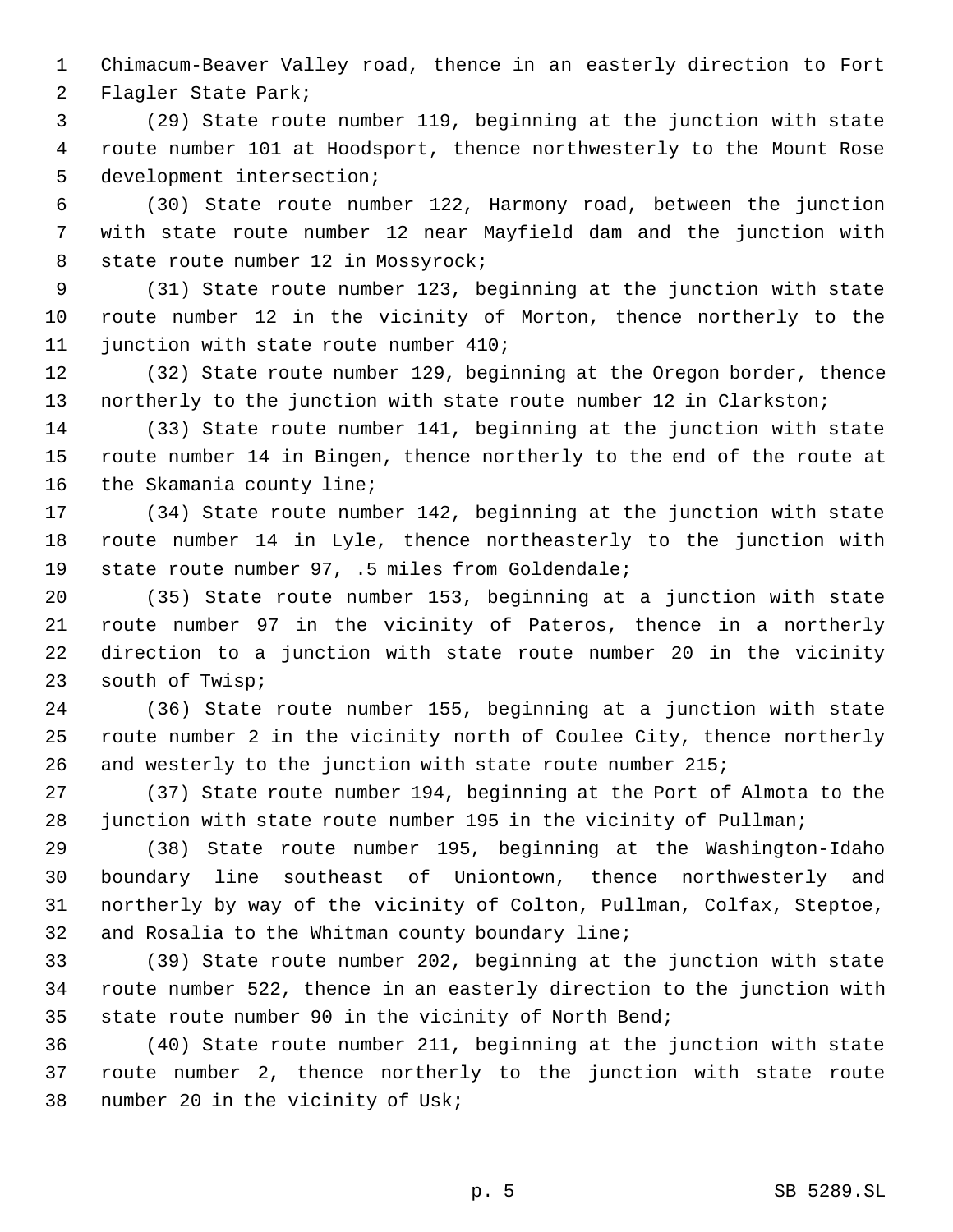(41) State route number 215, beginning at the junction of state route number 20 in the vicinity of Okanogan, thence northeasterly on the west side of the Okanogan river to a junction with state route number 97 north of Omak;

 (42) State route number 231, beginning at the junction with state route number 23, in the vicinity of Sprague, thence in a northerly direction to the junction with state route number 2, approximately 2.5 miles west of Reardan;

 (43) State route number 261, beginning at the junction with state route number 12 in the vicinity of Delaney, thence northwesterly to the 11 junction with state route number 260;

 (44) State route number 262, beginning at the junction with state route number 26, thence northeasterly to the junction with state route number 17 between Moses Lake and Othello;

 (45) State route number 271, beginning at a junction with state route number 27 in the vicinity of Oakesdale, thence northwesterly to a junction with state route number 195 in the vicinity south of Rosalia;

 (46) State route number 272, beginning at the junction with state route number 195 in Colfax, thence easterly to the Idaho state line, approximately 1.5 miles east of Palouse;

 (47) State route number 305, beginning at the Winslow ferry dock to the junction with state route number 3 approximately 1.0 mile north of Poulsbo;

 (48) State route number 395, beginning at the north end of the crossing of Mill creek in the vicinity of Colville, thence in a northwesterly direction to a junction with state route number 20 at the west end of the crossing over the Columbia river at Kettle Falls;

 (49) State route number 401, beginning at a junction with state route number 101 at Point Ellice, thence easterly and northerly to a junction with state route number 4 in the vicinity north of Naselle;

 (50) State route number 410, beginning 4.0 miles east of Enumclaw, thence in an easterly direction to the junction with state route number 12, approximately 3.5 miles west of Naches;

 (51) State route number 501, beginning at the junction with state route number 5 in the vicinity of Vancouver, thence northwesterly on the New Lower River road around Vancouver Lake;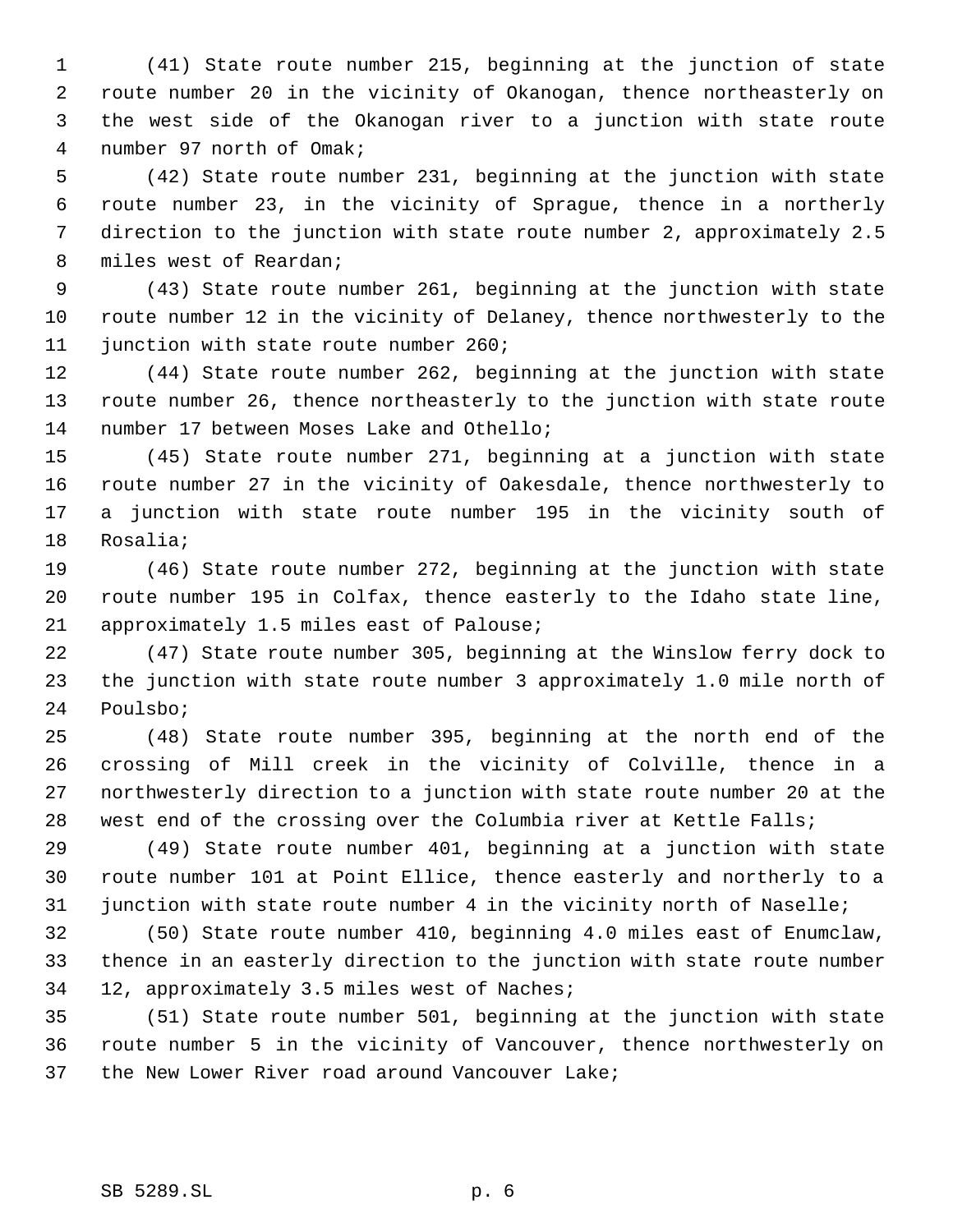(52) State route number 503, beginning at the junction with state route number 500, thence northerly by way of Battle Ground and Yale to the junction with state route number 5 in the vicinity of Woodland;

 (53) State route number 504, beginning at a junction with state route number 5 at Castle Rock, to the end of the route on Johnston Ridge, approximately milepost 52;

 (54) State route number 505, beginning at the junction with state route number 504, thence northwesterly by way of Toledo to the junction with state route number 5;

 (55) State route number 508, beginning at the junction with state route number 5, thence in an easterly direction to the junction with state route number 7 in Morton;

 (56) State route number 525, beginning at the ferry toll booth on Whidbey Island to a junction with state route number 20 east of the Keystone ferry slip;

 (57) State route number 542, beginning at the junction with state route number 5, thence easterly to the vicinity of Austin pass in Whatcom county;

 (58) State route number 547, beginning at the junction with state route number 542 in Kendall, thence northwesterly to the junction with state route number 9 in the vicinity of the Canadian border;

 (59) State route number 706, beginning at the junction with state route number 7 in Elbe, in an easterly direction to the end of the route at Mt. Rainier National Park;

 (60) State route number 821, beginning at a junction with state route number 82 at the Yakima firing center interchange, thence in a northerly direction to a junction with state route number 82 at the Thrall road interchange;

 (61) State route number 971, Navarre Coulee road, between the junction with state route number 97 and the junction with South 31 Lakeshore roadi

 (62) Beginning at the Anacortes ferry landing, the Washington state ferries Anacortes/San Juan Islands route, which includes stops at Lopez, Shaw, Orcas, and San Juan Islands; and the roads on San Juan and Orcas Islands as described in San Juan Island county council resolution number 7, adopted February 5, 2008;